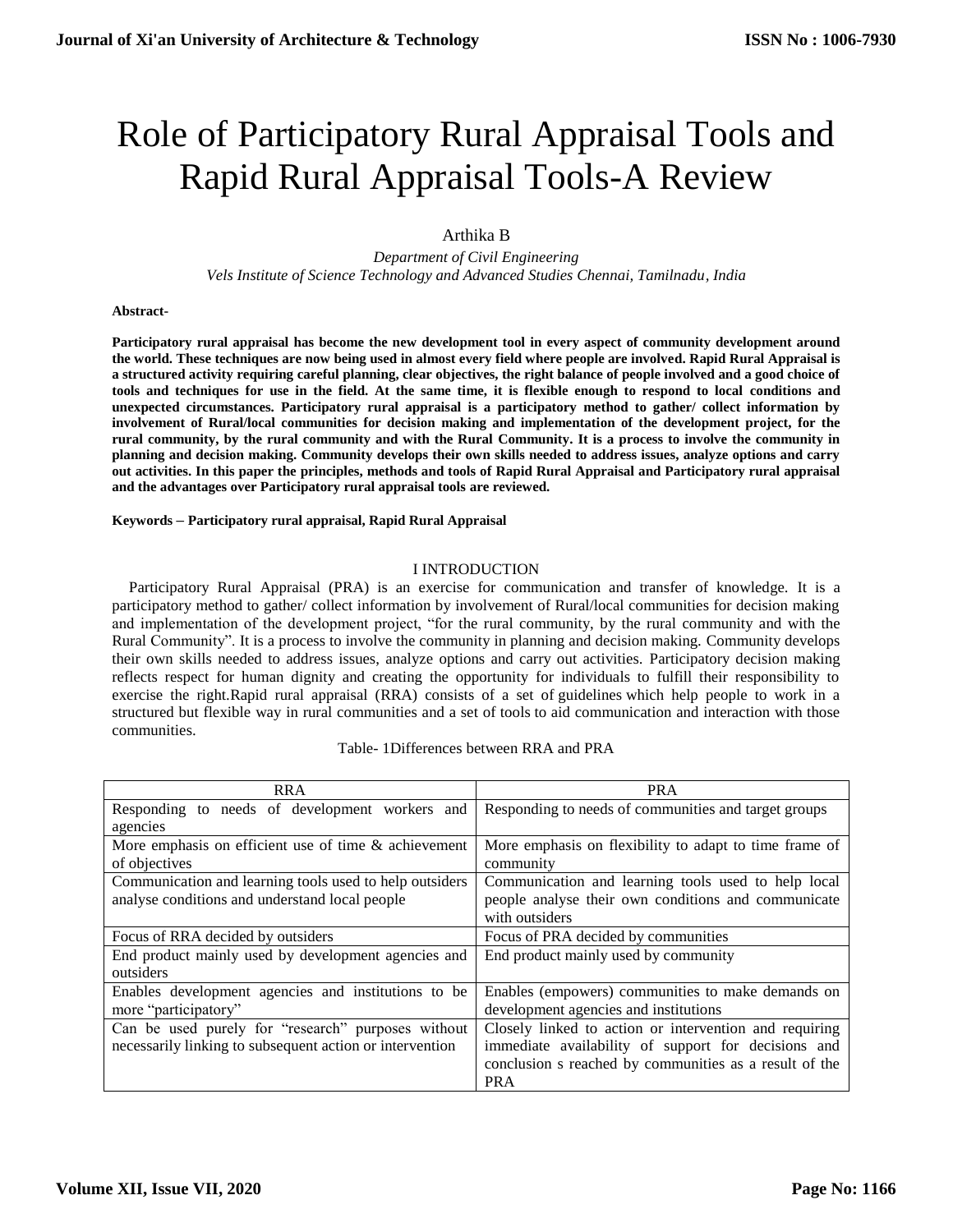# II PRINCIPLES OF RRA

## *2.1 Structured but flexible:*

RRA is a structured activity requiring careful planning, clear objectives, the right balance of people involved and a good choice of tools and techniques for use in the field. At the same time, it is flexible enough to respond to local conditions and unexpected circumstances. Progress is reviewed constantly so that new information can be understood and the focus of the RRA redirected.

## *2.2 Integrated and interdisciplinary*

RRA helps "outsiders" to learn about rural conditions by looking at them from many points of view. This means having people participating with a variety of different technical and scientific skills and a balance of different institutional outlooks. This requires an integrated development approach which cuts across institutional and disciplinary boundaries.

## 2.3 *Awareness of bias*

Researchers and development workers who are trying to understand rural conditions can be biased by their urban attitudes, their own professional and personal priorities, and the type of transport they use the language they speak. The people researchers talk to can be biased as well by their limited experience, their customs and beliefs and their own interests and those of their families. RRA seeks to avoid biases by being aware of them and by being systematic in taking into account different points of view and different sets of interests.

## *2.4 Accelerating the Process*

RRA tries to shorten the time it takes to get from knowing nothing about an area or a situation to deciding what development interventions might be best for that area by using key informants, careful observation and by exploiting the knowledge and experience of local people. The information produced is analysed "on the spot" and presented in a form which is more easily used by planners and which can be discussed and understood by local people themselves.

# *2.5 Interaction with and learning from local people*

Whatever the purpose of the RRA it must involve the people who are the intended "beneficiaries" of any eventual development activities. RRA should give them the opportunity to describe their lives and conditions. The people carrying out an RRA must be prepared to listen to local people and learn from them. Participation by local people can take many forms but any RRA will involve intense interaction between researchers, planners, traditional and formal authorities and local people.

#### *2.6 Combination of different tools*

The RRA approach uses a combination of communication and learning tools. These tools help outsiders to observe conditions in a concise but systematic way. They also allow local people to present their knowledge, concerns and priorities to outsiders. The combination of different tools and techniques builds up a more complete picture where different viewpoints can be compared and contrasted. The systematic cross-checking of information collected in different ways by different people from different sources can increases accuracy and comprehensiveness.

#### *2.7 Iterative*

During an RRA, what has been learnt is constantly reviewed and analysed in the field. This is usually done in workshops carried out at regular intervals. This means the focus of the RRA, the tools used and the people talked to can be adjusted constantly.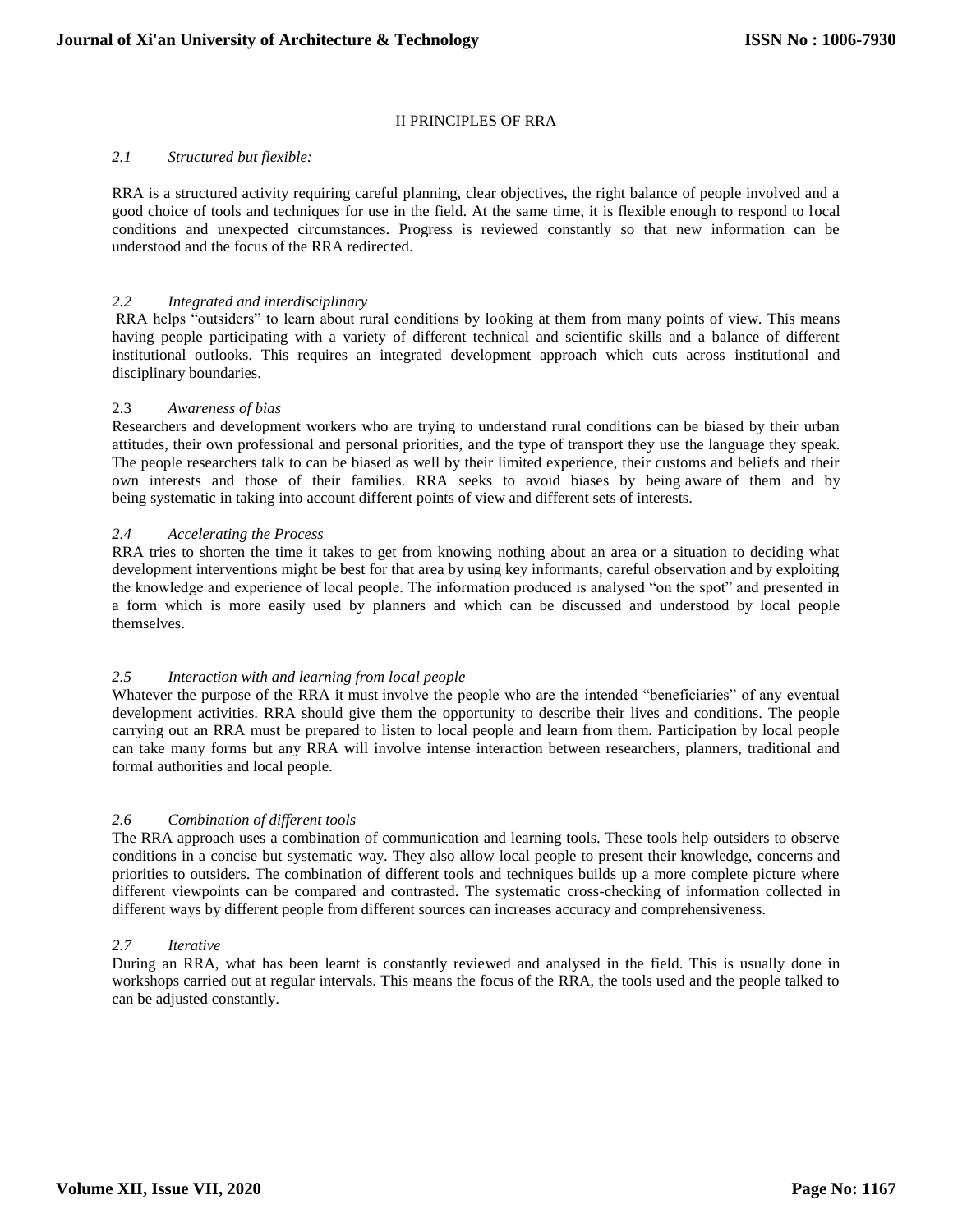# III ELEMENTS OF PRA

Three common element found in a PRA approach are

- Self-aware responsibility: Individual responsibility and judgment exercised by facilitators, with selfcritical awareness, embracing error.
- Equity and empowerment: A commitment to equity. Empowering those who are marginalised, excluded, and deprived, often especially women.
- Diversity: Recognition and celebration of diversity



Figure 1. Elements of PRA

# IV PRINCIPLES OF PRA

The principles of PRA include Offsetting biases (spatial, project, person-gender, elite etc, seasonal, professional, courtesy…), Rapid progressive learning- flexible, exploratory, interactive, inventive, Reversals- learning from, with and by local people eliciting and using their criteria and categories, Optimal ignorance and appropriate imprecisionnot finding out more than is needed, not measuring more than the needed, and not trying to measure what does not to be measured. Triangulation- using different methods, sources and disciplines and a range of informants in a range of places and cross checking to get closer to the truth through successive approximations ,Direct contact, face to face, in the field ,Seeking diversity and differences ,Critical self awareness about attitudes and behaviour; doubt; embracing and learning from error; continuously trying to do better; building learning and improvement into every experience ,Changing behaviour and attitudes, from dominating to facilitating, empowering and enabling them to conduct their own analysis, A culture of sharing- of information, of methods of food, of field experience and Commitment to equity

# V PRA APPROACHES AND METHODS

PRA Approaches and Methods includes,

- From rural to urban
- From field application to application in organization
- From a few sectors and domains to many
- From a few countries to many
- From methods to professional and institutional change
- From behaviour and attitudes to personal change
- From action to policy influence
- From practice to theory
- From appraisal and analysis to planning, action and monitoring & evaluation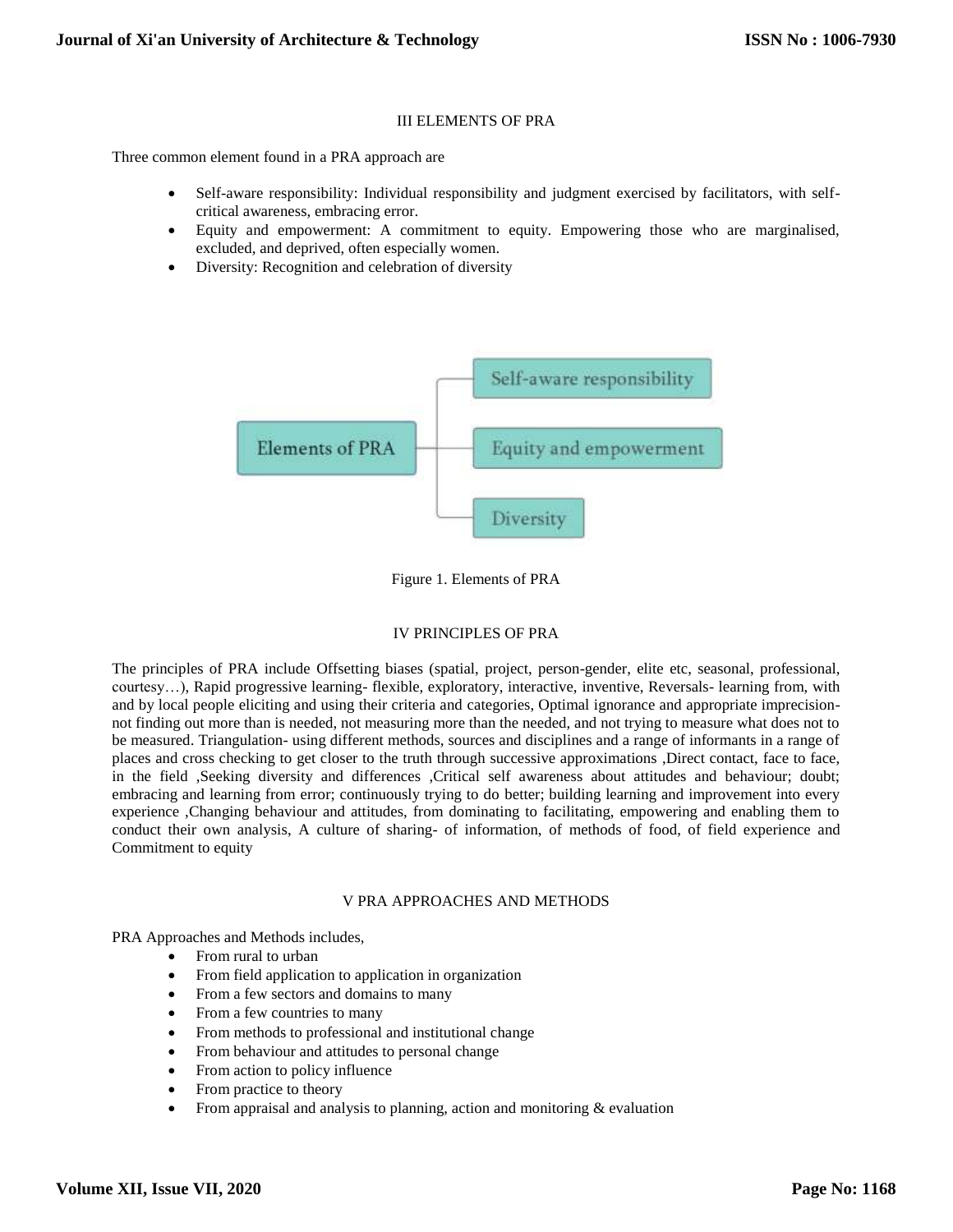## PRA entails shift of emphasis from



## VI PRA TOOLS

Participatory Rural Appraisal tools are used to collect the information,



#### Figure 2. PRA Tools

- Time-line, Ethno-history and Seasonal Diagram for time related data;
- Mapping (social, enterprise, topography and hydrology) and Transects (historical and agro-ecological) for spatial data
- Diagramming (pie, Venn and trend) for quantitative data
- Preference or verbal ranking, matrix ranking and wealth ranking
- Use of secondary data
- Semi-structured interview
- Observation and
- Triangulation and cross-checking for reliability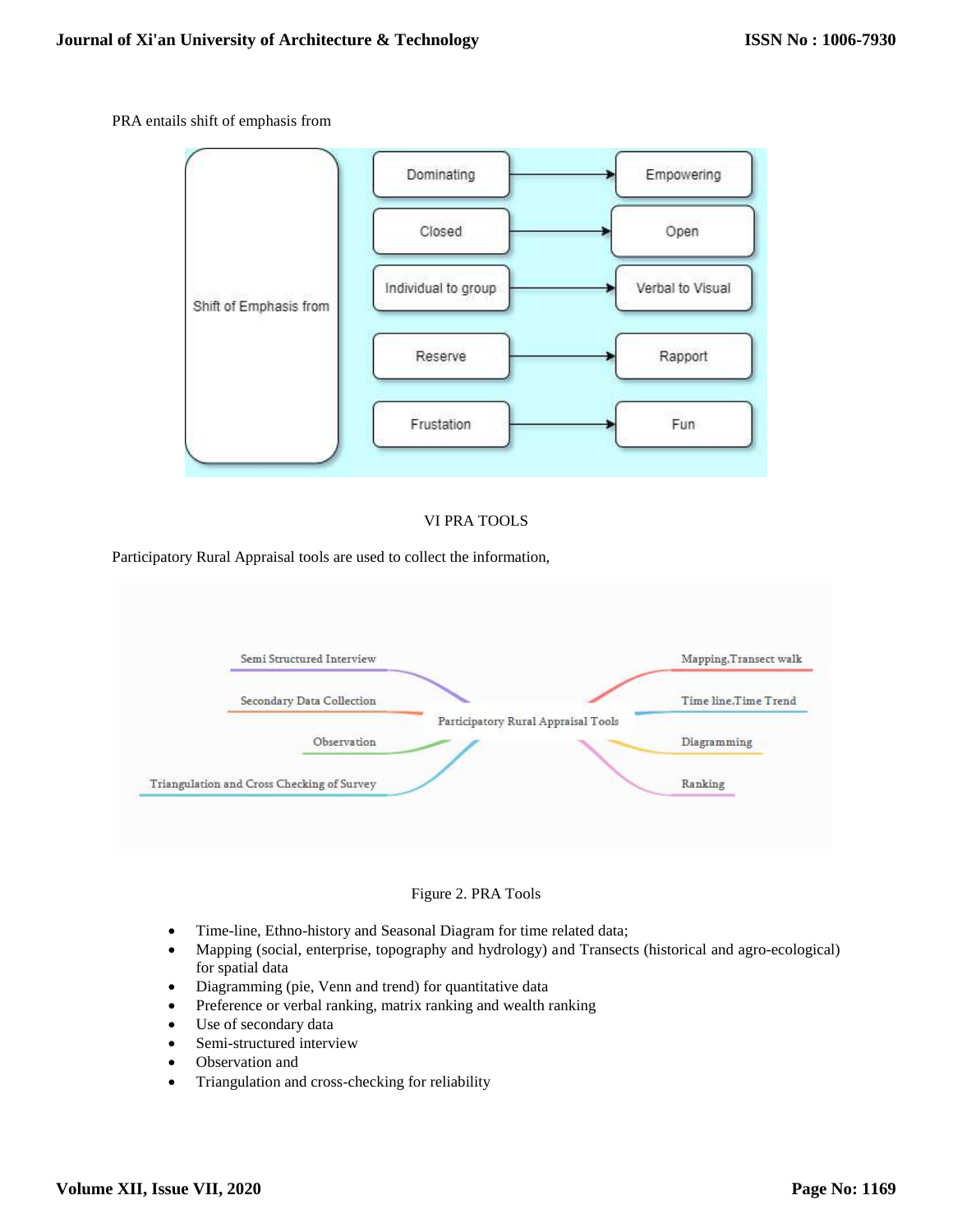# VII APPLICATIONS AND USES OF PRA

Participatory rural appraisal has become the new development tool in every aspect of community development around the world. These techniques are now being used in almost every field where people are involved.

- 1. Natural resources and agriculture includes Watersheds and soil and water conservation, Forestry (especially joint forest management) and agro forestry, Fisheries and aquaculture, Biodiversity and wildlife reserve management Village resource management planning and action, Integrated pest management, Crops and animal husbandry, including farmer participatory research/ farming systems research and problem identification by farmers Irrigation Marketing.
- 2. Programmes for equity includes Women's empowerment, gender awareness ,Children, Micro-finance, finding, selecting and deselecting people for poverty-oriented programmes ,identification and analysis of non-agricultural income- earning opportunities, Analysis by poor people of livelihoods and coping, leading to household plans and Participation by communities and their members in complex political emergencies.
- 3. Health and nutrition includes Health assessments and monitoring, Food security and nutrition assessment and monitoring, Water and sanitation, including Community-Led Total Sanitation, Emergency assessment and management, Sexual and reproductive health, including HIV/AIDS awareness and Adolescent sexual behavior.
- 4. Urban development includes Community planning and action, Slum improvement and urban violence
- 5. Policy Impact on poor people of structural adjustment and other policies, PPAs (participatory poverty assessments) and Land policy.
- 6. Institutional and personal change Organisational analysis, Participatory learning groups in organizations, Field experiential learning, Reflection and developing self-critical awareness.



Figure 3. Applications of PRA